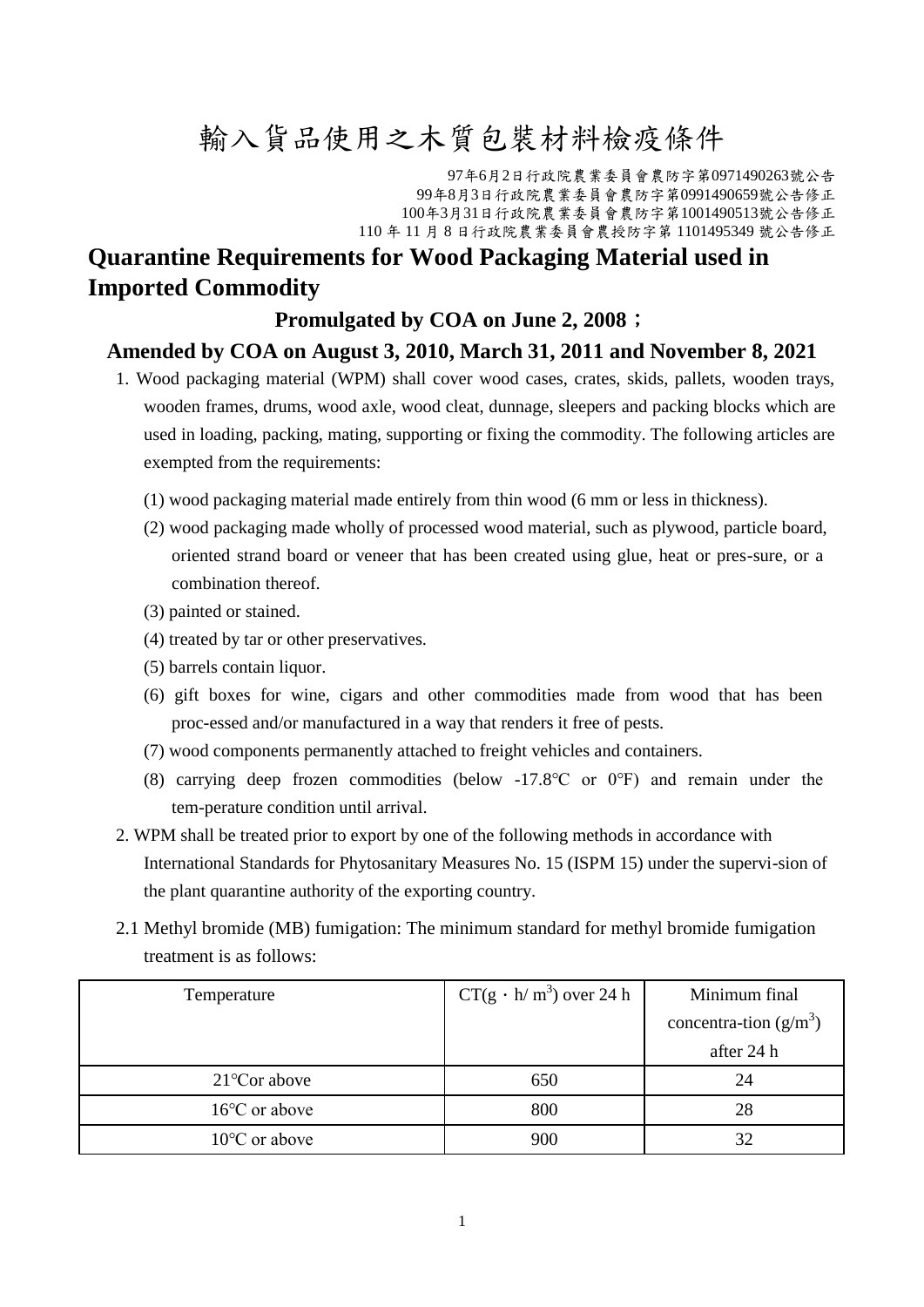CT: concentration-time product. The minimum temperature of the wood and its surrounding atmosphere must be not less than 10 °C and the minimum exposure time must be not less than 24 hours.

| Example of a treatment schedule    | Dosage    | Minimum concentration $(g/m^3)$ at: |     |     |  |
|------------------------------------|-----------|-------------------------------------|-----|-----|--|
| that achieves the minimum required | $(g/m^3)$ | 2 <sub>h</sub>                      | 4 h | 24h |  |
| CT: Temperature                    |           |                                     |     |     |  |
| $21^{\circ}$ C or above            | 48        | 36                                  |     | 24  |  |
| $16^{\circ}$ C or above            | 56        |                                     | 36  | 28  |  |
| $10^{\circ}$ C or above            | 64        |                                     |     | 32  |  |

- 2.2 Heat treatment (HT): WPM should be heated to achieve a minimum wood core temperature of 56℃ for a minimum of 30 minutes.
- 2.3 Heat treatment using dielectric heating (DH): Where dielectric heating (microwaves or radio waves) is used, WPM should be heated to achieve a minimum temperature of 60℃ for 1 continuous minute throughout the entire profile of the wood (including its surface).
- 2.4 Sulphuryl fluoride treatment (SF): The minimum temperature of the WPM must not be lower than 20°C and the minimum exposure time must not be less than the time stated for each temperature in the below table:

| Temperature $({}^{\circ}C)$ | Minimum required CT | Minimum final concentration |  |  |
|-----------------------------|---------------------|-----------------------------|--|--|
|                             | $(g\cdot h/m^3)$    | g/m                         |  |  |
| 30 or above for 24 h        | 1400                |                             |  |  |
| 20 or above for 48 h        | 3000                | ЭG                          |  |  |

| Example of a treatment<br>schedule that achieves the | Dosage    | Minimum concentration $(g/m^3)$ at: |     |     |      |                |      |      |
|------------------------------------------------------|-----------|-------------------------------------|-----|-----|------|----------------|------|------|
|                                                      | $(g/m^3)$ |                                     |     |     |      |                |      |      |
| minimum required CT:                                 |           | 0.5h                                | 2 h | 4 h | 12 h | 24 h           | 36 h | 48 h |
| Temperature $(^{\circ}C)$                            |           |                                     |     |     |      |                |      |      |
| 30 or above                                          | 82        | 87                                  | 78  | 73  | 58   | 4 <sub>1</sub> |      |      |
|                                                      |           |                                     |     |     |      |                |      |      |
| 20 or above                                          | 120       | 124                                 | 112 | 104 | 82   | 58             | 41   | 29   |
|                                                      |           |                                     |     |     |      |                |      |      |

3. WPM treated by the approved measures should be marked in accordance with ISPM 15. Example of the specified mark is shown below: